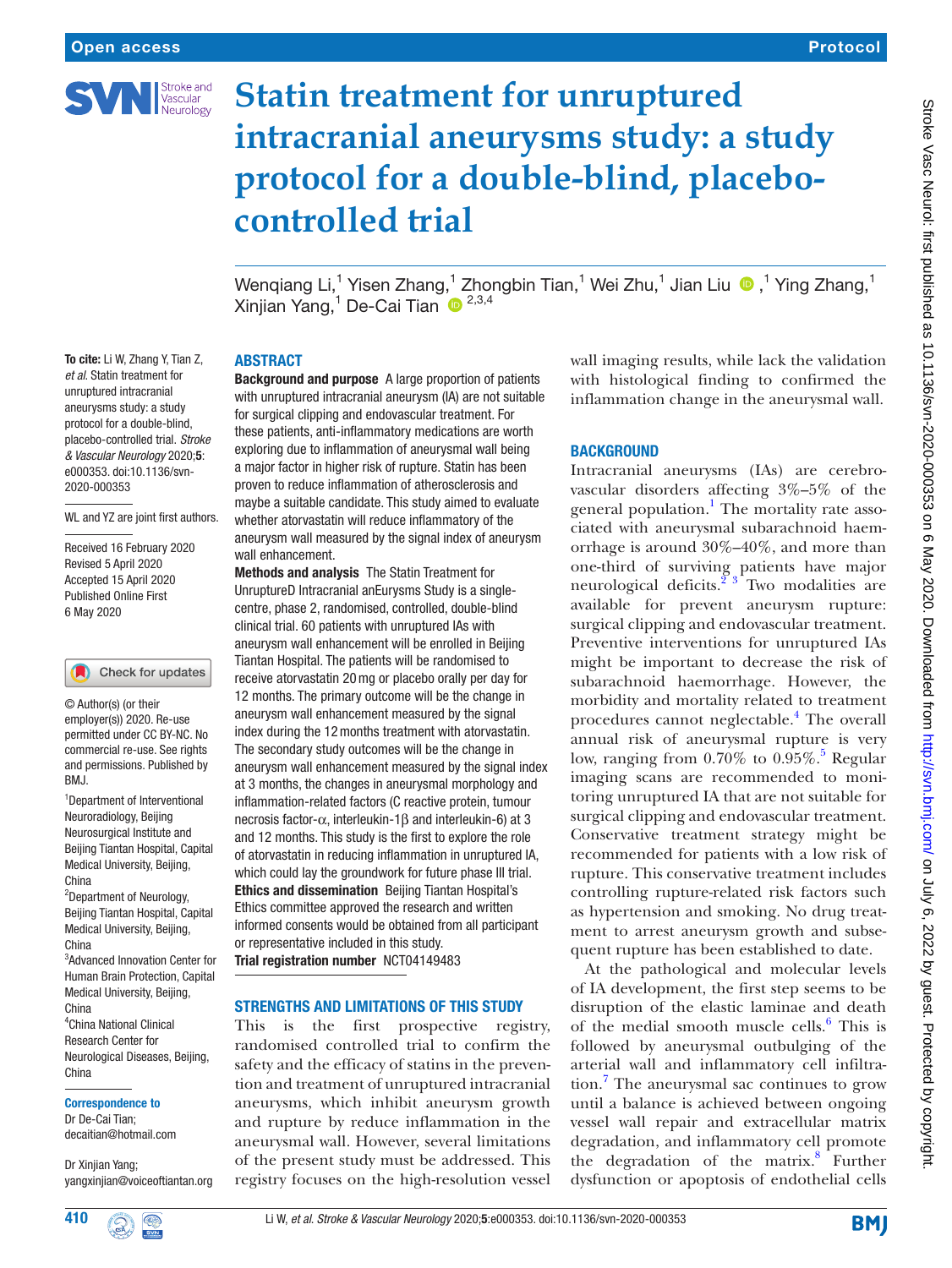and vascular smooth muscle cells promotes inflammatory responses in the IA wall, which can ultimately result in aneurysm rupture. $\frac{910}{910}$  Inflammation, thus, seems to be a reaction to the formation, growth and rupture processes of IAs.

High-resolution vessel wall imaging (HR-VWI) by MRI has emerged as a valuable tool in assessing the aneurysmal wall of unruptured IAs. HR-VWI has the potential to identify smaller or more subtle areas of signal enhancement and change, which might provide a more precise representation of the pathological composition. Shimonaga *et al*[11](#page-4-8) demonstrated that avid wall enhancement of the aneurysm with HR-VWI was correlated with inflammatory cell infiltration. Several studies have suggested that aneurysms with wall enhancement on HR-VWI are frequently unstable (changing morphology, symptomatic or ruptured)[.12 13](#page-4-9) Thus, the characterisation of aneurysm wall enhancement is a promising biomarker of aneurysm growth and rupture.

Statins (3-hydroxy-3-methylglutaryl coenzyme A reductase inhibitors) are widely used cholesterol-lowering drugs. In addition to their cholesterol-lowering effect, statins exert pleiotropic effects to protect the vascula-ture.<sup>[14–16](#page-4-10)</sup> Statins can reduce the inflammation of the vessel wall and mobilise endothelial progenitor cells for aneurysmal endothelial cell repair.<sup>16</sup> Statins can also inhibit the expression of several matrix metalloproteinases by smooth muscle cells and macrophages.<sup>17</sup> 18 Atorvastatin also inhibits vascular endothelial growth factor and reduces the inflammatory reaction.<sup>15</sup> Thus, we hypothesise that atorvastatin can reduce inflammation in the aneurysmal wall, mobilise endothelial progenitor cells for vascular repair, and further inhibit aneurysm growth and rupture. The present study protocol was designed to test this hypothesis.

# Methods and design Study goals and objectives

The primary outcomes of this study will be the change in aneurysm wall enhancement in patients who receive atorvastatin as measured by HR-VWI at 12months compared with that in patients who receive placebo. The secondary study outcomes will be changes in aneurysmal morphology and inflammation-related factors (C reactive protein (CRP), tumour necrosis factor- $\alpha$  (TNF- $\alpha$ ), interleukin (IL)-1β, and IL-6) at 3 and 12 months.

# **STUDY DESIGN**

This single-centre, randomised, controlled, doubleblind (participants and outcome assessors) clinical trial was designed in accordance with the standard protocol items[.19](#page-4-14) This study will enrol 60 eligible patients with unruptured IAs showing aneurysm wall enhancement in Beijing Tiantan Hospital. Study recruitment began in November 2019, and the estimated primary completion date is February 2020.

# **METHODOLOGY Patients**

# Inclusion criteria

- 1. Male or female aged ≥18 years.
- 2. Unruptured IA of  $\geq 3$  mm identified on imaging (CT, MRI or digital subtraction angiography).
- 3. Aneurysm wall enhancement identified by HR-VWI before treatment.
- 4. Ability to understand the objective of the trial with provision of written informed consent.

# Exclusion criteria

- 1. MRI contraindications (metallic implant, contrast allergy, claustrophobia, etc).
- 2. Planned treatment of the aneurysm within 12 months.
- 3. Dyslipidaemia.
- 4. Current treatment with drugs that might have an antiinflammatory effect (aspirin, statins, immunosuppressive drugs, etc).
- 5. Severely impaired liver or renal function.
- 6. Retreatment of recurrent aneurysm.
- 7. Pregnant or lactating women.
- 8. Malignant diseases (liver disease, kidney disease, congestive heart failure, malignant tumours, etc).
- 9. Poor compliance.

# Study description

Ethics approval was obtained from the respective institutional review boards. The study protocol adheres to the international quality standards provided in the Good Clinical Practice guidelines. After informed consent from the patients or their next-of-kin is obtained, the patients will be randomised to receive either 20 mg of atorvastatin (one 20mg tablet) or 20mg of placebo (one 20mg tablet) orally per day for 12 months. The atorvastatin and placebo pills were made by the same laboratory, are composed of starch, and have the same colour, texture and other characteristics.

# Outcome measures and follow-up

# Primary outcome measures

The primary outcome measure will be the change in aneurysm wall inflammation as measured by MRI HR-VWI. If the aneurysm wall signal intensity is equal, the wall enhancement index and the contrast ratio of the circumference of the aneurysm wall against the stalk  $(CR_{\text{stalt}})$  on MRI HR-VWI will be compared between the treatment and placebo groups at the end of 12 months.

# Secondary outcome measures

The secondary outcome measures will be as follows:

- 1. The change in aneurysm wall enhancement measured by the signal index during the 3months treatment with atorvastatin.
- 2. Change in aneurysmal morphology from before treatment to the 3 months follow-up. A maximum diameter increases of ≥1mm or the appearance of a daughter sac will be defined as a change in aneurysmal morphology.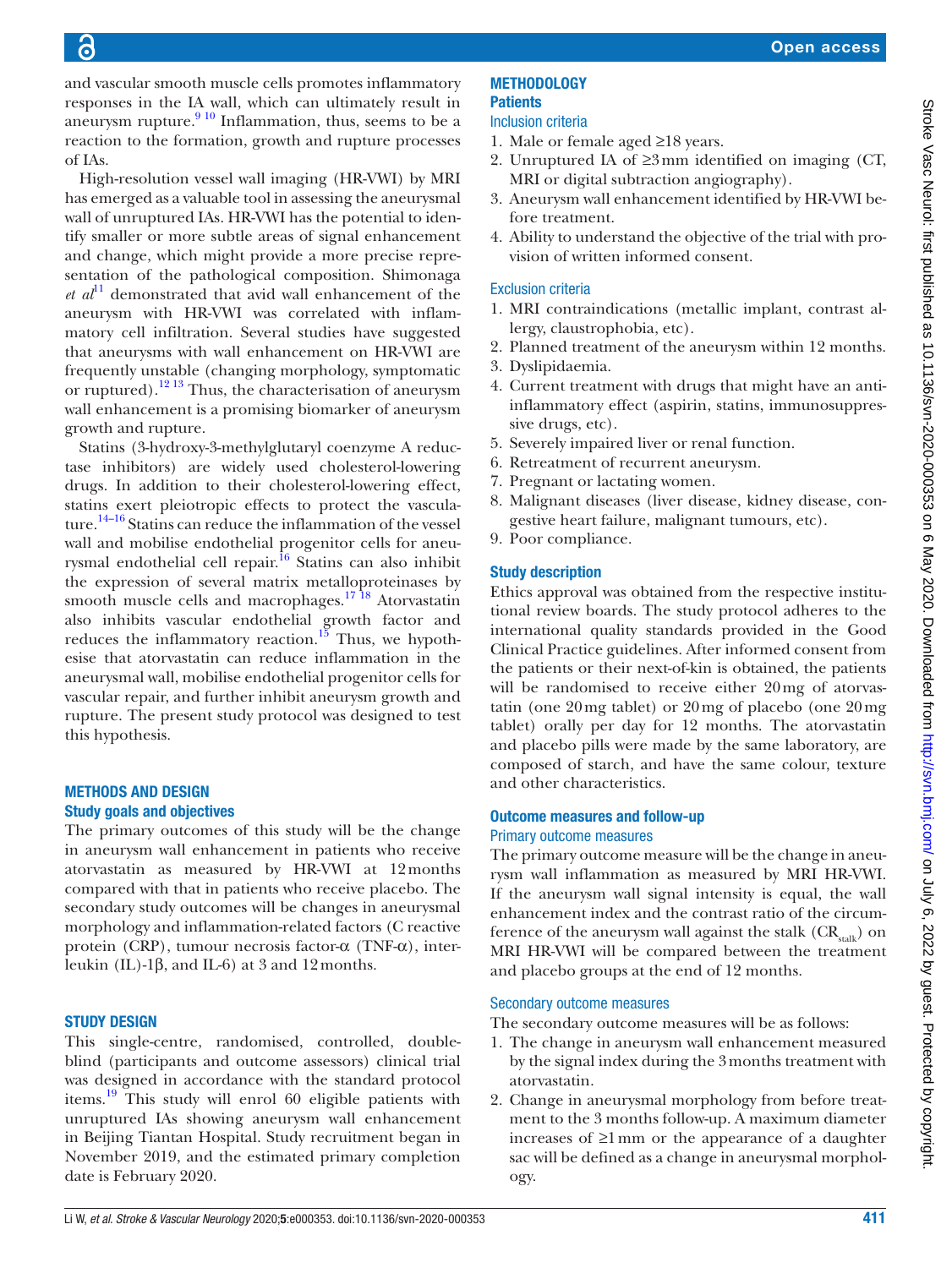- 3. Change in aneurysmal morphology from before treatment to the 12months follow-up.
- 4. Changes in CRP, TNF-α, IL-1β and IL-6 in patients with unruptured IAs from before treatment to the 3 and 12months follow-up. The CRP, TNF-α, IL-1β and IL-6 levels will be measured twice: before treatment and at the 3 months follow-up. Turbidimetric immunoassay will be performed for measurement of the CRP level. ELISA will be performed for measurement of the TNF-α, IL-1β and IL-6 levels. A blood sample will be drawn from the brachial vein at a fixed time in the morning before breakfast.
- 5. Changes in CRP, TNF-α, IL-1β and IL-6 in patients with unruptured IAs from before treatment to the 12months follow-up.

# Randomisation

Random numbers will be generated by an independent third party using the SAS PLAN Procedure (SAS Institute, Cary, North Carolina, USA) for random sequence generation to protect the blinding and integrity of the study. Once the eligibility criteria have been fulfilled, a permuted block randomisation will be carried out. The study drug assignments will be concealed in sealed envelopes. These envelopes will be opened only by on-site study investigators not involved in the clinical management of the recruited patients. The allocation ratio will be 1:1. Both the clinical team (medical and nursing) and the patients will be blinded to the study drug allocation.

### Sample size

The wall enhancement index was higher in ruptured aneurysms than unruptured aneurysms (1.70±1.06 vs  $0.89\pm0.88$ .<sup>20</sup> We assumed the atorvastatin have the effect to decrease the wall enhancement index of ruptured aneurysms to unruptured. We estimated that at least 24 patients per group will be required to detect a  $\geq 5\%$  difference in the effects of atorvastatin or placebo on the aneurysm wall enhancement index, with a  $5\%$   $\alpha$  value and a 20% β value. We assumed that 10%–20% of the patients would not complete the study, and each group is expected to be maximum 30 patients.

# HR-VWI MRI protocol

All examinations will be performed on a 3T Siemens Skyra scanner (Siemens Medical Systems, Erlangen, Germany). A standard 20-channel receiver head/neck coil will be used. All patients will undergo higher-resolution threedimensional black-blood fast spin-echo imaging with a variable flip angle sampling train termed Sampling Perfection with Application-optimised Contrasts using different flip angle Evolutions (SPACE). The sequence parameters will be set following those used in previous studies. $^{11}$  The spatial resolution will be 0.5 mm isotropic. The following parameters will be used: repetition time/ echo time  $(TR/TE)=1000/17$ , slice thickness=0.5 mm, number of slices=288, acquisition plane=sagittal, field of view (FOV)= $18 \times 18$  cm, matrix= $360 \times 360$ , echo train

length=60, echo spacing=5.55 ms, echo train duration=333 ms, bandwidth=400Hz/pixel, partial Fourier=7/8, and generalized autocalibrating partially parallel acquisitions (GRAPPA) factor=2. Following the SPACE sequence, a higher-resolution contrast-enhanced MR angiography (CE-MRA) study will be performed in the same orientation and centre location as the SPACE sequence. The CE-MRA will be acquired using 20mL of gadoliniumdiethylenetriamine pentaacetic acid (Gd-DTPA) injected at 2 mL/s with a spatial resolution of 0.7mm isotropic and a total acquisition time of 30s. The following parameters will be used: TR/TE=2.6/1.2, flip angle=20°, FOV=23  $\times$  18cm, matrix=320  $\times$  200, slab thickness=64mm and number of partitions=94. The timing delay between contrast injection and initiation of the CE-MRA scan will be determined from low-resolution three-dimensional volumes collected at 1s intervals using a 2mL test bolus run. Immediately following the CE-MRA, the SPACE sequence will be repeated.

# Image analysis

After the MR images are obtained, multiplanar reformatting will be performed on both the precontrast and postcontrast studies. Images will be generated in three orthogonal planes with identical locations and orientations of the SPACE and CE-MRA data. Viewing the two studies side by side will allow rapid identification of the territory of interest from the CE-MRA and represents an approach that would be useful in the clinical setting. $20-22$ Two neuroradiologists (with >10 years and >5 years of experience in vascular neuroimaging, respectively), who will be blinded to the clinical data but aware of the patients' aneurysm location(s), will independently review the images with a workstation (syngo workstation; Siemens Healthineers, Erlangen, Germany). Qualitative wall enhancement scores and quantitative parameters will be assigned. For patients with two IAs, each aneurysm will be evaluated separately.

Aneurysm wall signal intensity equal to or greater than that of the pituitary infundibulum will be regarded as enhancement. A scale of 0–5 will be used to grade the aneurysm wall enhancement, with 0 signifying that the aneurysm wall has significant artefacts and/or it is not possible to determine whether the vessel wall is enhanced, $^{22}$  1 signifying no enhancement, 2 signifying aneurysm wall enhancement over <25% of the aneurysm surface, 3 signifying wall enhancement over 25%–50% of the aneurysm surface, 4 signifying wall enhancement over 50%–75% of the aneurysm surface and 5 signifying wall enhancement over >75% of the aneurysm surface.

The wall enhancement index and the  $CR_{\text{stalk}}$  will be used to characterise the extent of enhancement along the aneurysm wall. The details of the procedure are described elsewhere.<sup>20 21</sup> For estimation of intraobserver and interobserver variability, the parameters on matched precontrast and postcontrast imaging will be remeasured by the reviewer and then measured again by a different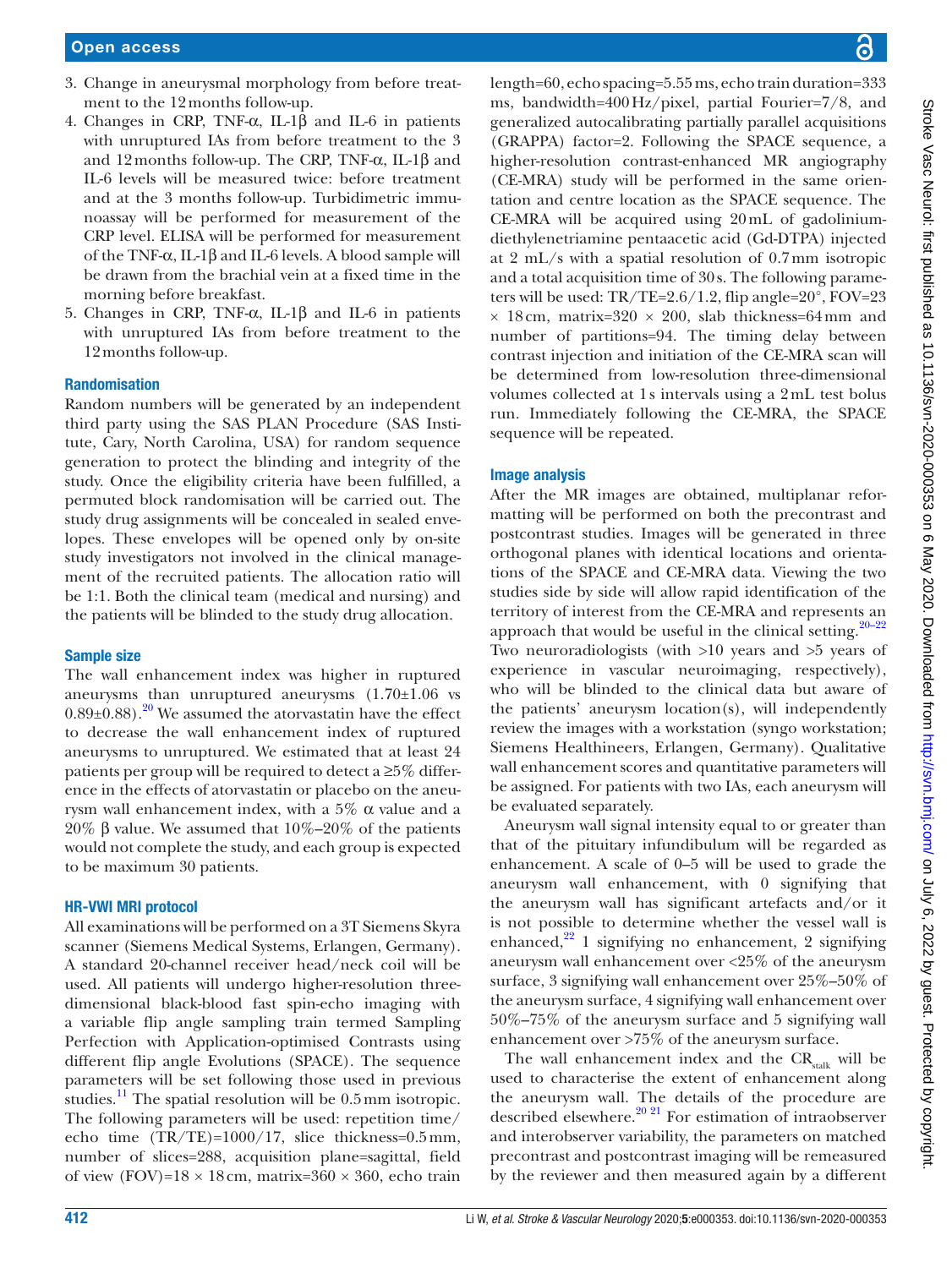reviewer, who will also be blinded to the clinical data but aware of the aneurysm location.

# **DISCUSSION**

Our study would reinforce evidence suggesting an antiinflammatory effect on the aneurysm wall of statins in unruptured IA patients, and might be inhibit the process of IA growth and rupture.

Unruptured IAs can remain unchanged for a long time before undergoing episodes of rapid growth, which they are more prone to rupture, suggest that aneurysm growth is discontinuous and stochastic rather than linear. $^{10}$  $^{10}$  $^{10}$  The overall annual risk of aneurysm growth and rupture is so low that it is difficult or long follow-up periods are needed to observe aneurysm changing. Three-dimensional HR-VWI techniques have recently increased in utilisation for VWI.<sup>12</sup> HR-VWI has the potential to identify small or subtle areas of signal change or enhancement, more precisely delineate aneurysm wall thickness, and provide a more precise representation of the pathological composition. Several studies have suggested that have confirmed wall enhancement on HR-VWI with the presence of inflammatory changes on histopathological specimens. Aneurysmal wall enhancement on HR-VWI might help in identifying unruptured IAs with a higher risk of rupture, and could serve as imaging biomarkers to predict the growth and rupture of aneurysms. In the present study, we will perform HR-VWI for all patients to evaluate the wall enhancement of aneurysm before and after statin, and compared with the placebo control group. Our study will provide prospectively validated data of HR-VWI to help in making clinical treatment decisions for patients with unruptured IAs.

Statin has been confirmed to suppress the stimulation of inflammation reaction, as well as play a role in treating inflammatory diseases. However, the relationship between statin use and risk of IA rupture has been a matter of debate in recent years. In several animal studies, Aoki *et al*<sup>18</sup> found that treatment with statins suppresses the development of IAs by inhibiting inflammatory reactions in the aneurysmal walls and has a preventive effect on the progression of preexisting IAs. In contrast, Tada  $et\ a^2$ <sup>3</sup> found bidirectional effects of statins on IAs in that statins could reduce endothelial damage and inhibit aneurysm formation while also promoting aneurysmal growth and inducing aneurysmal rupture. However, no prospective clinical data are available, and several retrospective studies also have controversial results. Can *et*   $a\hat{l}^{4}$  and Yoshimura *et al*<sup>[25](#page-5-3)</sup> found an inverse relationship between use of statins and cerebral aneurysm rupture, while Marbacher *et al*<sup>26</sup> suggested that statins may have no significant beneficial effect on IA suppression in humans. Thus, a prospective randomised clinical trial is necessary to confirm the safety of statins in the prevention and treatment of IAs. In addition, for the dosage of statin, longterm high-dose statin therapy was also increased risk of side effect, especially in Asian descent.<sup>27 28</sup> Several studies

have demonstrated that the dose of 20mg of atorvastatin could provide anti-inflammatory effect with decrease inflammatory biomarkers and inflammatory cell content in vascular wall. $^{29\,30}$  For the safety and efficacy of statin, we selected the dose of 20mg of atorvastatin as rational intervention in this study.

# **TRIAL STATUS**

This is an ongoing study. The trial was in the recruitment stage at the time of submission of this manuscript.

### Safety considerations

Drug-related morbidities, including rhabdomyolysis and hepatitis, are rare. The plasma levels of creatinine phosphokinase, alanine aminotransferase, and aspartate aminotransferase will be monitored for early signs of hepatitis or myositis every 7 days or on clinical suspicion. Administration of the study drug will cease if alanine aminotransferase or aspartate aminotransferase is more than three times the normal level of 180 U/L or the creatinine phosphokinase level is ≥1000 U/L. In addition, fatal bleeding and primary intracranial haemorrhage will be major safety end points.

#### Follow-up

Patients will be followed up for 3 and 12 months with clinic visits. HR-VWI MRI and blood tests will be performed at the follow-up visits to evaluate the disease status. Additionally, contact information will be provided to the enrolled patients for questions or possible adverse event reporting during the study period.

# Data management and statistical analysis Data management

Final data capture and storage will be done via electronic case report forms using an electronic database that is fully compliant with privacy regulations (Health Insurance Portability and Accountability Act/Personal Information Protection and Electronic Documents Act). In addition to the electronic case report forms, data will be retained along with relevant supporting documentations such as scans, progress notes, nursing notes and blood work. All records and documents pertaining to the study will be retained at all participating study trial sites for at least 10 years after completion of the study, and these data will be available for inspection by the research ethics board, quality assurance board and other regulatory bodies. Hard copy study files (consent forms, questionnaires and coordinator source notes from the participants' research charts) will be kept secured within the Department of Neurosurgery. All computerised files will be password protected.

#### Statistical analysis

The association between independent parameters will be evaluated using the  $\chi^2$  test or Fisher's exact test for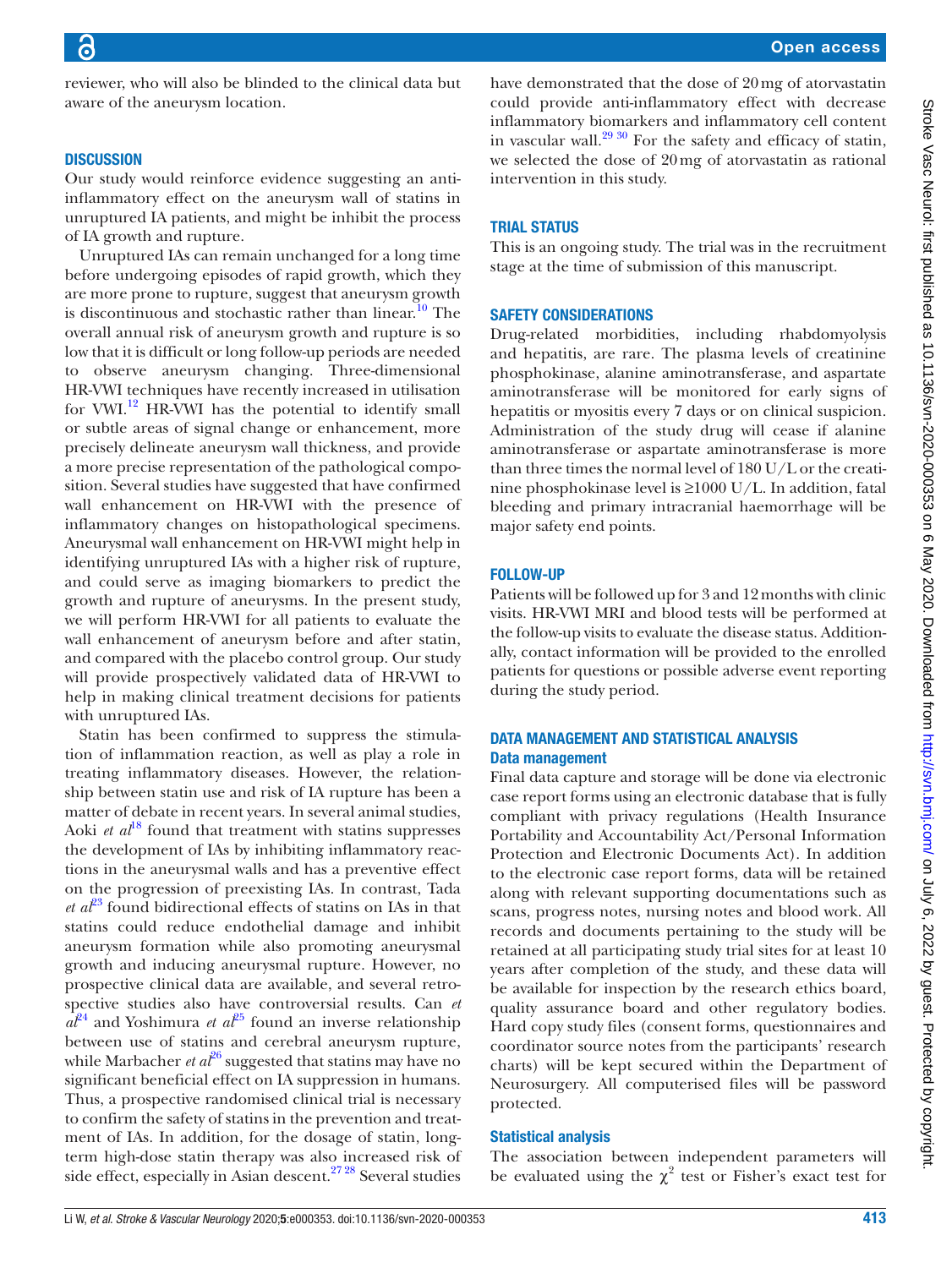Open access categorical variables and the non-parametric Mann-Whitney U test for continuous variables. The Wilcoxon signed-ranks test will be used to compare the pretreatment and post-treatment variables. The bivariate nonparametric correlation between HR-VWI wall enhancement on MRI and blood inflammatory markers will be tested using Spearman's r coefficient. Statistical significance will

### Quality assurance

be established at two-tailed p<0.05.

The data safety and monitoring board will monitor the progress of the study to ensure the patient safety and the highest standards of ethics. Annual monitoring will be performed by an independent clinical monitor within the hospital. Interim progress reports will be sent to the local medical ethics review board and to the funding agency. The principal investigator and coordinating investigator have successfully completed the course on Good Clinical Practice, and the study will be carried out in accordance with these guidelines.

# Expected outcomes of the study

This study will clarify whether oral atorvastatin is more effective than placebo in reduction of aneurysmal wall enhancement of IAs. This effect may be important in reducing the growth and rupture of unruptured IAs in terms of neurological outcomes and cost-effectiveness.

### Duration of the project

We plan to enrol 60 patients with a maximum 12 months follow-up period for each patient.

### Project management

The study steering committee is being led by the principal investigators. The committee is responsible for the study design, study implementation, ethics and health authority applications, protocol amendments, eventual data interpretation and dissemination of the results. The statistical design and randomisation are being supervised by the China National Clinical Research Center for Neurological Diseases. The site study investigators are responsible for recruiting patients, reporting adverse events and completing the data collection.

Contributors WL performed the manuscript writing. DT and YisZ made critical revision to the manuscript for important intellectual content. WL, ZT, WZ, JL, YinZ and YisZ participated in the final design of the study. DT and XY conceived and designed the research, and handled funding and supervision. All authors read and approved the final manuscript.

Funding This work was supported by National Key Research and Development Plan of China (grant number: 2016YFC1300800), the National Natural Science Foundation of China (grant numbers: 81220108007, 81801156, 81801158, 81471167, 81801199 and 81671139) and the Special Research Project for Capital Health Development (grant number: 2018-4-1077). Beijing Hospitals Authority Youth Programme (code: QML20190503).

#### Competing interests None declared.

Patient consent for publication Not required.

Ethics approval The study has been approved by the Ethics Committee of Beijing Tiantan Hospital. This clinical trial will be conducted in accordance with the principles laid down by the 18th World Medical Assembly (Declaration of Helsinki, 1964) and all applicable amendments laid down by the World Medical Assemblies and the International Conference on Harmonisation Guidelines for Good Clinical Practice. Provenance and peer review Not commissioned; externally peer reviewed. Data availability statement Data are available on reasonable request.

Open access This is an open access article distributed in accordance with the Creative Commons Attribution Non Commercial (CC BY-NC 4.0) license, which permits others to distribute, remix, adapt, build upon this work non-commercially, and license their derivative works on different terms, provided the original work is properly cited, appropriate credit is given, any changes made indicated, and the use is non-commercial. See: [http://creativecommons.org/licenses/by-nc/4.0/.](http://creativecommons.org/licenses/by-nc/4.0/)

#### ORCID iDs

Jian Liu <http://orcid.org/0000-0002-5454-2847> De-Cai Tian<http://orcid.org/0000-0002-5153-2491>

### **References**

- <span id="page-4-0"></span>1 Macdonald RL, Schweizer TA. Spontaneous subarachnoid haemorrhage. *[Lancet](http://dx.doi.org/10.1016/S0140-6736(16)30668-7)* 2017;389:655–66.
- <span id="page-4-1"></span>2 Nieuwkamp DJ, Setz LE, Algra A, *et al*. Changes in case fatality of aneurysmal subarachnoid haemorrhage over time, according to age, sex, and region: a meta-analysis. *[Lancet Neurol](http://dx.doi.org/10.1016/S1474-4422(09)70126-7)* 2009;8:635–42.
- 3 Stegmayr B, Eriksson M, Asplund K. Declining mortality from subarachnoid hemorrhage: changes in incidence and case fatality from 1985 through 2000. *[Stroke](http://dx.doi.org/10.1161/01.STR.0000138451.07853.b6)* 2004;35:2059–63.
- <span id="page-4-2"></span>4 Brown RD, Broderick JP. Unruptured intracranial aneurysms: epidemiology, natural history, management options, and familial screening. *[Lancet Neurol](http://dx.doi.org/10.1016/S1474-4422(14)70015-8)* 2014;13:393–404.
- <span id="page-4-3"></span>5 The UCAS Japan Investigators. The natural course of unruptured cerebral aneurysms in a Japanese cohort. *[N Engl J Med Overseas Ed](http://dx.doi.org/10.1056/NEJMoa1113260)* 2012;366:2474–82.
- <span id="page-4-4"></span>6 Frösen J, Tulamo R, Paetau A, *et al*. Saccular intracranial aneurysm: pathology and mechanisms. *[Acta Neuropathol](http://dx.doi.org/10.1007/s00401-011-0939-3)* 2012;123:773–86.
- <span id="page-4-5"></span>7 Jamous MA, Nagahiro S, Kitazato KT, *et al*. Endothelial injury and inflammatory response induced by hemodynamic changes preceding intracranial aneurysm formation: experimental study in rats. *[J](http://dx.doi.org/10.3171/JNS-07/08/0405)  [Neurosurg](http://dx.doi.org/10.3171/JNS-07/08/0405)* 2007;107:405–11.
- <span id="page-4-6"></span>8 Meng H, Tutino VM, Xiang J, *et al*. High WSS or low WSS? complex interactions of hemodynamics with intracranial aneurysm initiation, growth, and rupture: toward a unifying hypothesis. *[AJNR Am J](http://dx.doi.org/10.3174/ajnr.A3558)  [Neuroradiol](http://dx.doi.org/10.3174/ajnr.A3558)* 2014;35:1254–62.
- <span id="page-4-7"></span>9 Frösen J. Smooth muscle cells and the formation, degeneration, and rupture of saccular intracranial aneurysm wall--a review of current pathophysiological knowledge. *[Transl Stroke Res](http://dx.doi.org/10.1007/s12975-014-0340-3)* 2014;5:347–56.
- <span id="page-4-16"></span>10 Etminan N, Rinkel GJ. Unruptured intracranial aneurysms: development, rupture and preventive management. *[Nat Rev Neurol](http://dx.doi.org/10.1038/nrneurol.2016.150)* 2016;12:699–713.
- <span id="page-4-8"></span>11 Shimonaga K, Matsushige T, Ishii D, *et al*. Clinicopathological insights from vessel wall imaging of unruptured intracranial aneurysms. *[Stroke](http://dx.doi.org/10.1161/STROKEAHA.118.021819)* 2018;49:2516–9.
- <span id="page-4-9"></span>12 Lehman VT, Brinjikji W, Mossa-Basha M, *et al*. Conventional and high-resolution vessel wall MRI of intracranial aneurysms: current concepts and new horizons. *[J Neurosurg](http://dx.doi.org/10.3171/2016.12.JNS162262)* 2018;128:969–81.
- 13 Samaniego EA, Roa JA, Hasan D. Vessel wall imaging in intracranial aneurysms. *[J Neurointerv Surg](http://dx.doi.org/10.1136/neurintsurg-2019-014938)* 2019;11:1105–12.
- <span id="page-4-10"></span>14 Bellosta S, Ferri N, Bernini F, *et al*. Non-lipid-related effects of statins. *[Ann Med](http://dx.doi.org/10.3109/07853890008998823)* 2000;32:164–76.
- <span id="page-4-13"></span>15 Jiang R, Zhao S, Wang R, *et al*. Safety and efficacy of atorvastatin for chronic subdural hematoma in Chinese patients: a randomized ClinicalTrial. *[JAMA Neurol](http://dx.doi.org/10.1001/jamaneurol.2018.2030)* 2018;75:1338–46.
- <span id="page-4-11"></span>16 Potey C, Ouk T, Petrault O, *et al*. Early treatment with atorvastatin exerts parenchymal and vascular protective effects in experimental cerebral ischaemia. *[Br J Pharmacol](http://dx.doi.org/10.1111/bph.13285)* 2015;172:5188–98.
- <span id="page-4-12"></span>17 Aikawa M, Rabkin E, Sugiyama S, *et al*. An HMG-CoA reductase inhibitor, cerivastatin, suppresses growth of macrophages expressing matrix metalloproteinases and tissue factor in vivo and in vitro. *[Circulation](http://dx.doi.org/10.1161/01.CIR.103.2.276)* 2001;103:276–83.
- <span id="page-4-17"></span>18 Aoki T, Kataoka H, Ishibashi R, *et al*. Simvastatin suppresses the progression of experimentally induced cerebral aneurysms in rats. *[Stroke](http://dx.doi.org/10.1161/STROKEAHA.107.503086)* 2008;39:1276–85.
- <span id="page-4-14"></span>19 Chan A-W, Tetzlaff JM, Gøtzsche PC, *et al*. Spirit 2013 explanation and elaboration: guidance for protocols of clinical trials. *[BMJ](http://dx.doi.org/10.1136/bmj.e7586)* 2013;346:e7586.
- <span id="page-4-15"></span>20 Omodaka S, Endo H, Niizuma K, *et al*. Circumferential wall enhancement on magnetic resonance imaging is useful to identify rupture site in patients with multiple cerebral aneurysms. *[Neurosurgery](http://dx.doi.org/10.1093/neuros/nyx267)* 2018;82:638–44.